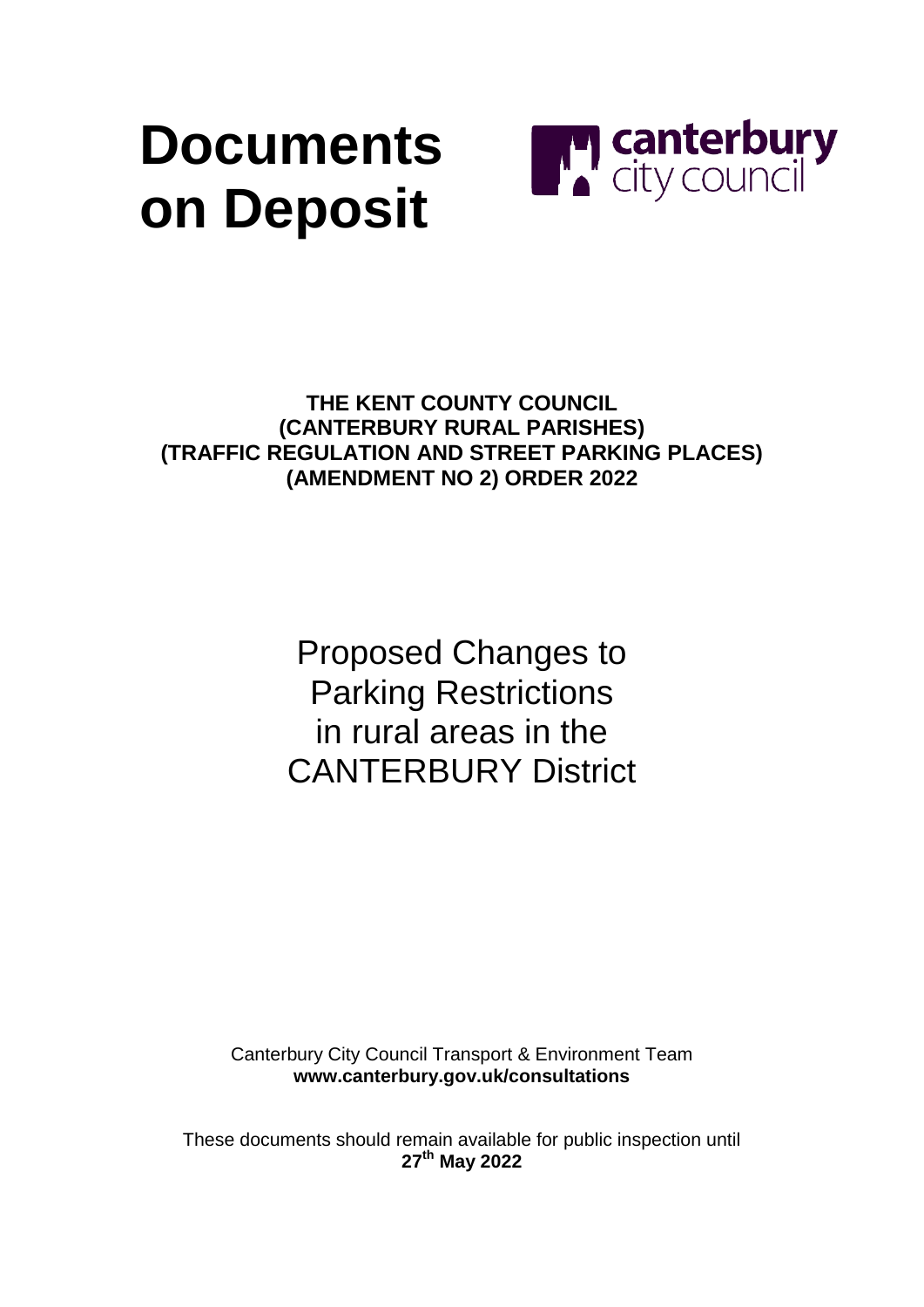#### **THE KENT COUNTY COUNCIL (CANTERBURY RURAL PARISHES) (TRAFFIC REGULATION AND STREET PARKING PLACES) (AMENDMENT NO 2) ORDER 2022**

Notice is hereby given that KENT COUNTY COUNCIL propose to make the above Order under sections 1(1), 2(1) to (3), 3(2), 4(1) and (2), 32(1), 35(1), 45, 46, 49 and 53 of the Road Traffic Regulation Act 1984, and of all other enabling powers, and after consultation with the chief officer of police in accordance with Part III of Schedule 9 to the Act.

The effect of the Order is to amend the Kent County Council (Canterbury Rural Parishes) (Traffic Regulation and Street Parking Places) (Consolidation) Order 2021 by introducing new or varying existing parking and waiting restrictions on the following lengths of road in rural locations in the Canterbury District:

**High Street, Bridge Changes to the double yellow lines between Conyngham Lane and Station Road**

**Bakers Lane & Rattington Street, Chartham Double yellow lines at the junction**

**Shalmsford Street, Sturry Double yellow lines at the railway bridge**

**Fairview Gardens, Sturry Extend the double yellow lines at the junction with Island Road**

Full details are contained in the draft order which, together with a statement of the Council's reasons for proposing to make the order, maps showing the locations and a copy of the orders which will be amended by the proposed order, may be examined online at www.canterbury.gov.uk/consultations.

If you wish to object to, or support, the proposed changes you should email your response, clearly stating your reasons, to transportation@canterbury.gov.uk. Your submission must be received by noon on Friday 27<sup>th</sup> May 2022.

If you have any questions concerning the proposals, or require further information, please email the above address.

This Notice is published on behalf of Kent County Council, Highways and Transportation, Enterprise and Environment, County Hall, Maidstone, ME14 2XQ.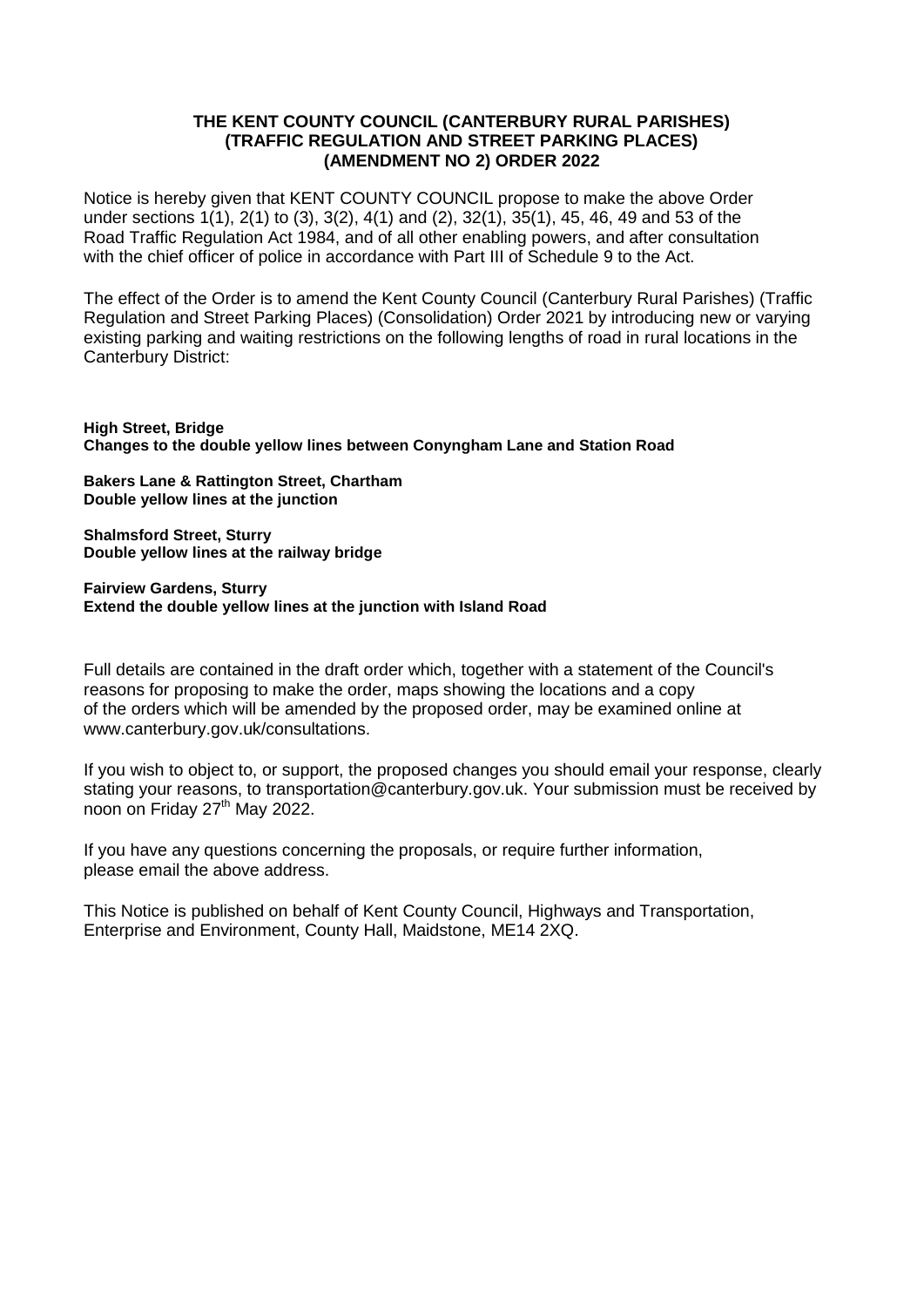

**THE KENT COUNTY COUNCIL (CANTERBURY RURAL PARISHES) (TRAFFIC REGULATION AND STREET PARKING PLACES) (AMENDMENT NO 2) ORDER 2022**

> Proposed Changes to Parking Restrictions in rural areas in the CANTERBURY District

# **Draft Order**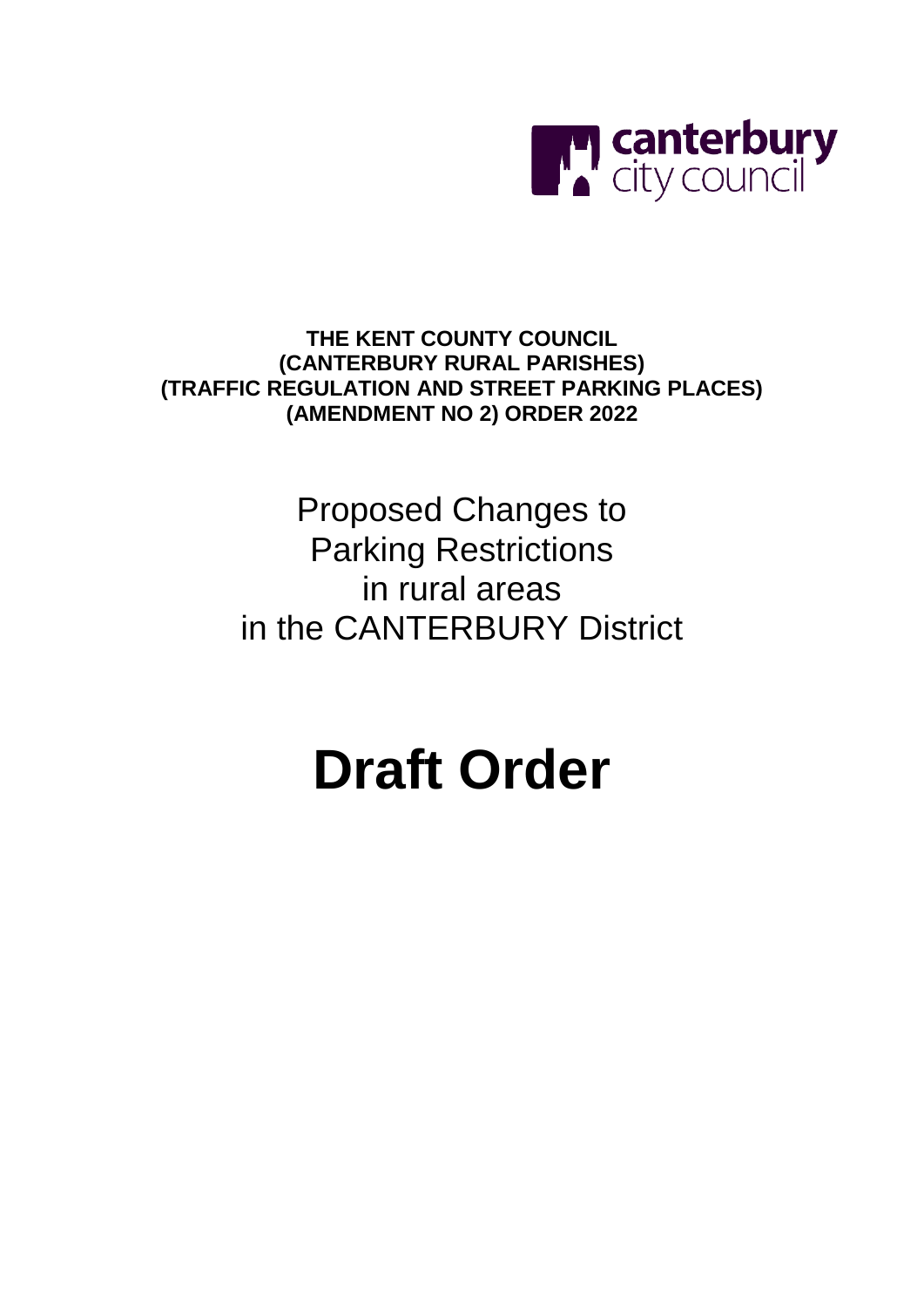#### **THE KENT COUNTY COUNCIL (CANTERBURY RURAL PARISHES) (TRAFFIC REGULATION AND STREET PARKING PLACES) (AMENDMENT No. 2) ORDER 2022**

The Kent County Council acting as the local traffic authority and in exercise of its powers under sections 1(1), 2(1) to (3), 3(2), 4(1) and 4(2) of the Road Traffic Regulation Act 1984 ('the Act'), and of all other enabling powers, and after consultation with the chief officer of police in accordance with Paragraph 20 of Schedule 9 to the Act, hereby make the following Order:

A - This Order may be cited as 'The Kent County Council (Canterbury Rural Parishes) (Traffic Regulation and Street Parking Places) (Amendment No. 2) Order 2022' ('this Order') and shall come into operation on \*\*\*\*\*\*\*\*\*\*\*\*\* 2022.

B – 'The Kent County Council (Canterbury Rural Parishes) (Traffic Regulation and Street Parking Places) (Consolidation) Order 2021' ('the 2021 Order') shall have effect as though:

#### **In the Schedules to the 2021 Order:**

#### **Roads in the Parish of Bridge**

#### **HIGH STREET**

*The following to be inserted in the First Schedule in place of the existing entry –*

HIGH STREET (1) On the north-eastern side

(a) from the north western boundary of 73 High Street to 20 metres south-east of the junction with Patrixbourne Road

(b) from the boundary of 11 and 13 High Street to a point in line with the south-eastern building line of the White Horse public house

(c) from a point in line with the north-western flank wall of 6 High Street to a point 5 metres south east of Conyngham Lane.

(d) from the north western boundary of 2a High Street for 25 metres in a north westerly direction

(e) between the two traffic calming chicanes at the north-western end of the village

(2) On the south-western side

(a) From the boundary of 90-92 and 94 High Street to 10 metres north-west of the junction with Brewery Lane

(b) between 25 metres north-west and 25 metres south-east of the junction with Western Avenue;

(c) from the south-eastern boundary of 38 High Street to a point in line with the south-eastern flank wall of 34 High Street

(d) between points 9 metres north-west and 15 metres south-east of the junction with Union Road;

(e) between points 10 metres either side of the junction with Aunt Betsy's Hill

(f) from the south-eastern boundary of 2a High Street for 14 metres in a north westerly direction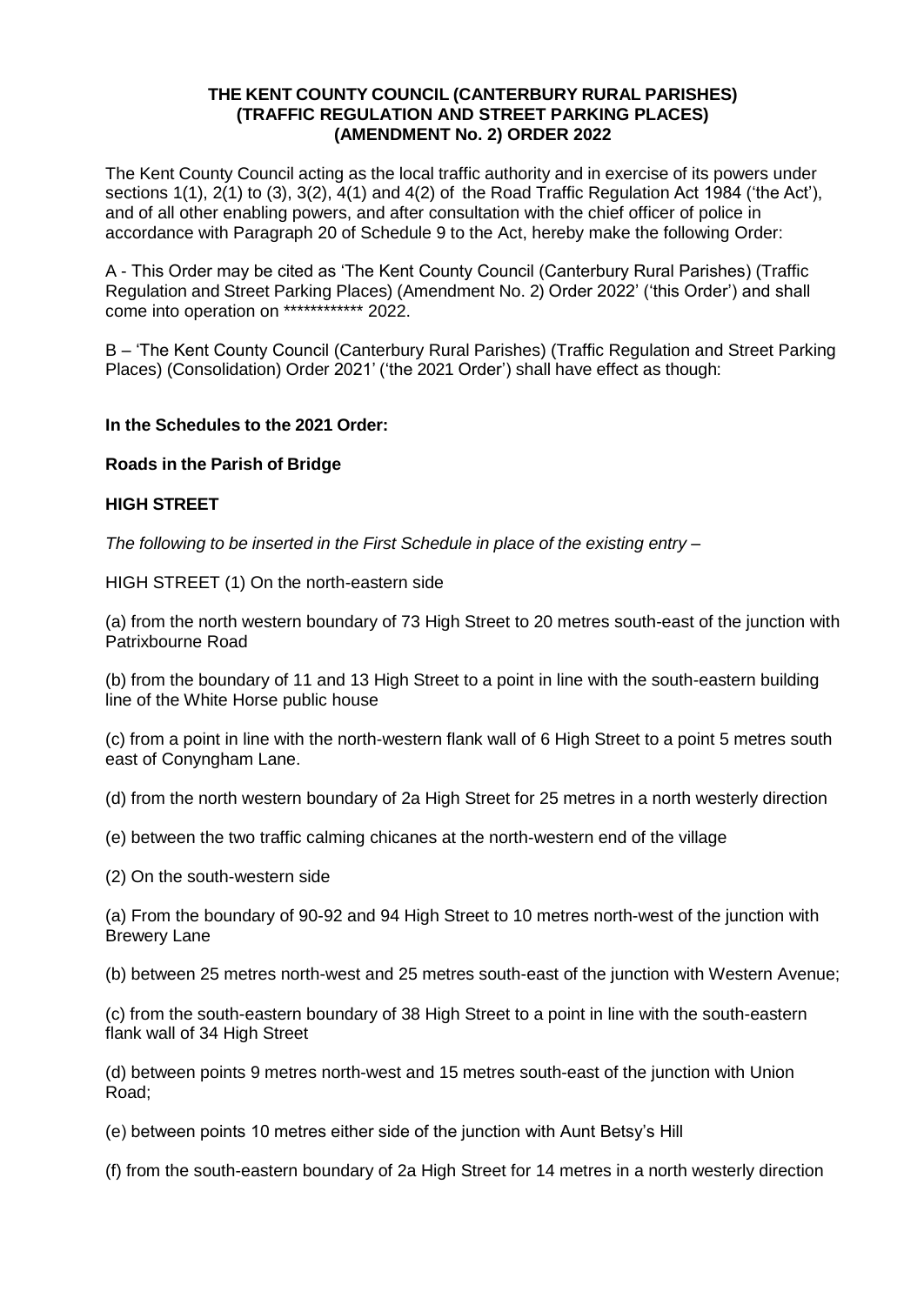(g) from 39 metres north west of the south-eastern boundary of 2a High Street to the junction with Station Road

#### **Roads in the Parish of Chartham**

#### **BAKERS LANE**

*The following to be added to the First Schedule –*

BAKERS LANE On both sides for 18 metres from the junction with Rattington Street

#### **RATTINGTON STREET**

*The following to be added to the First Schedule –*

RATTINGTON STREET On the western side between 17 metres north and 20 metres south of the junction with Bakers Lane

#### **SHALMSFORD STREET**

*The following to be inserted in the First Schedule in place of the existing entry –*

SHALMSFORD STREET (1) On the northern side

(a) from a point 6 metres west of a point in line with the eastern flank wall of 105 Shalmsford Street (Post Office) to 6 metres east of a point in line with the western flank wall of 107 Shalmsford Street

(b) between points 16 metres north-west and 14 metres south-east of the junction with Arnold Road

(2) On both sides from the eastern boundary of 93 Shalmsford Street to the junction with the garage access between 58 and 60 Shalmsford Street

#### **Roads in the Parish of Fordwich**

#### **FORDWICH ROAD**

*The following to be inserted in the First Schedule in place of the existing entry –*

FORDWICH ROAD (1) On the eastern side

(a) from the boundary of 10 and 12 Fordwich Road to 10 metres south east of the junction with Marlow Meadows

(b) between the junctions with Brooklands Close and King Street

(2) On the western side from the junction with King Street to the boundary of 10 and 12 Fordwich Road

#### **Roads in the Parish of Sturry**

FAIRVIEW GARDENS On both sides from the junction with Island Road (A28) to the boundary of 91 and 92 Fairview Gardens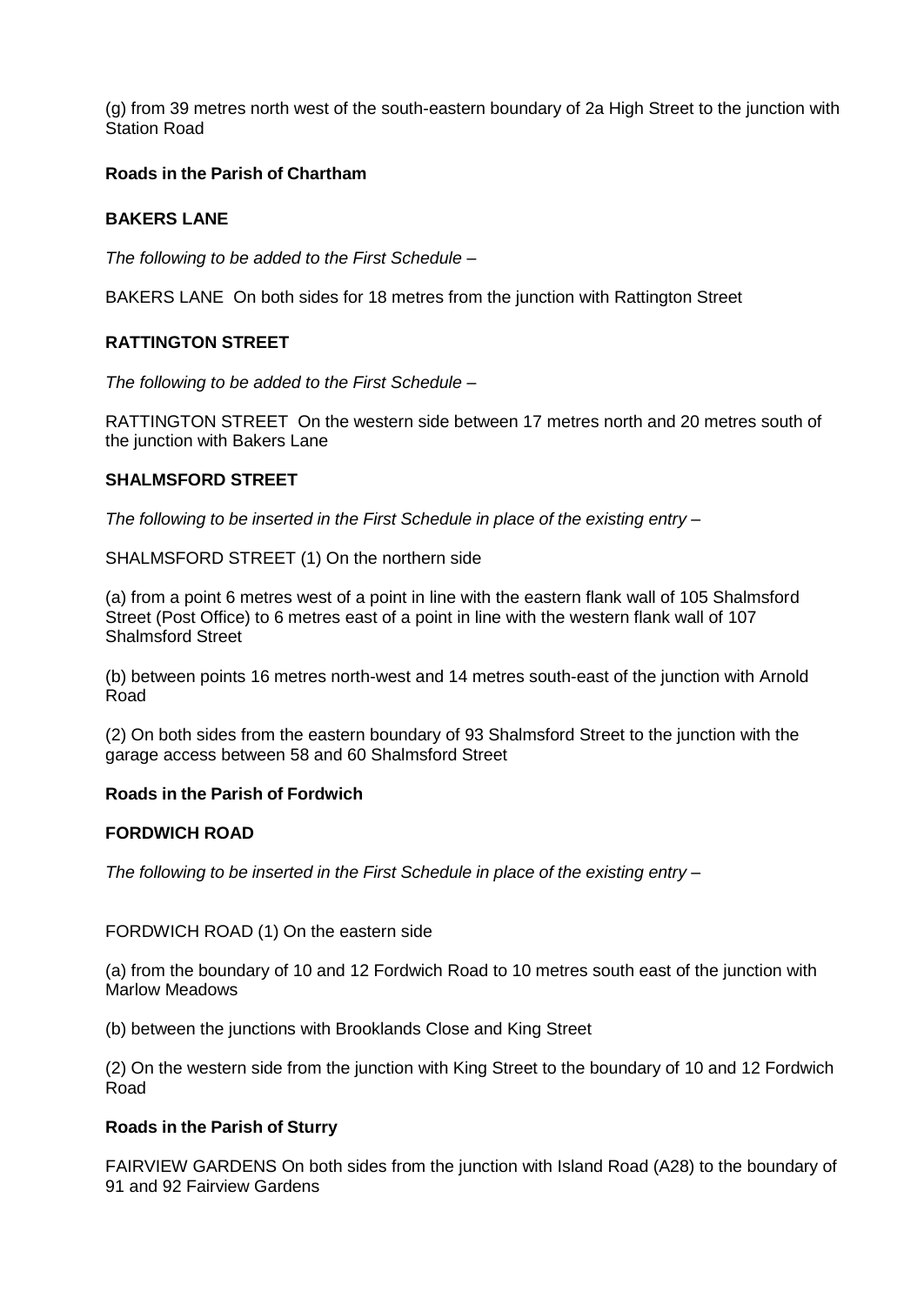Given under the Common Seal of the Kent County Council

This Day of

THE COMMON SEAL OF THE KENT COUNTY COUNCIL was hereunto affixed in the presence of

Authorised Signatory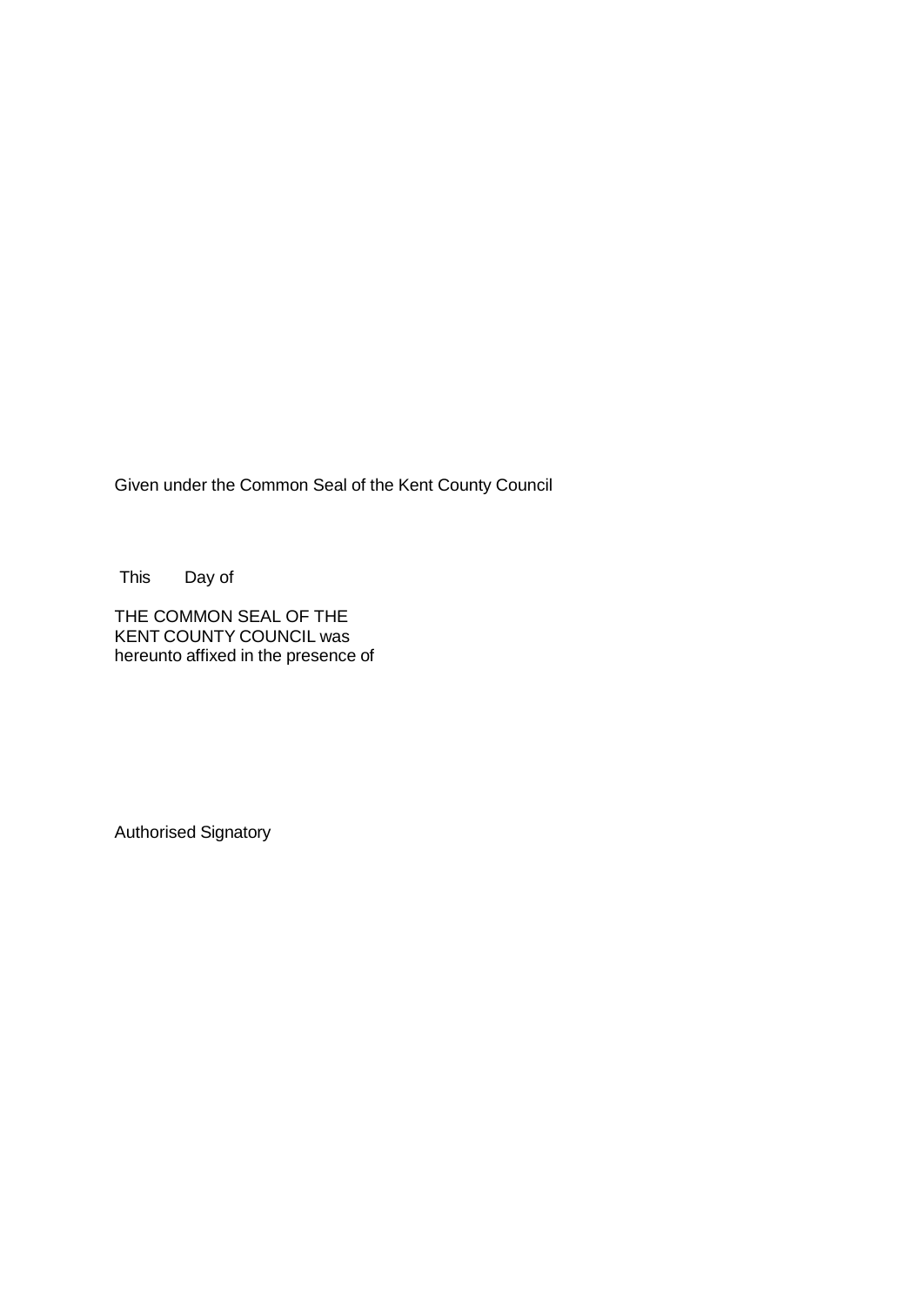

#### **THE KENT COUNTY COUNCIL (CANTERBURY RURAL PARISHES) (TRAFFIC REGULATION AND STREET PARKING PLACES) (AMENDMENT NO 2) ORDER 2022**

### Proposed Changes to Parking Restrictions in rural areas in the Canterbury District

## **Statement of Reasons**

The Kent County Council as traffic authority propose to make the above named order

(a) to introduce waiting restrictions in selected locations for safety or environmental reasons or to preserve access to premises;

(b) to reduce congestion and improve visibility at road junctions;

(c) to improve access and safety for pedestrians;

(d) to control long term parking by non-residents

(e) to protect access for buses, and refuse, delivery and emergency vehicles;

(f) to facilitate the free flow of traffic

Dated 4th May 2022

Richard Moore Head Of Transportation And Environment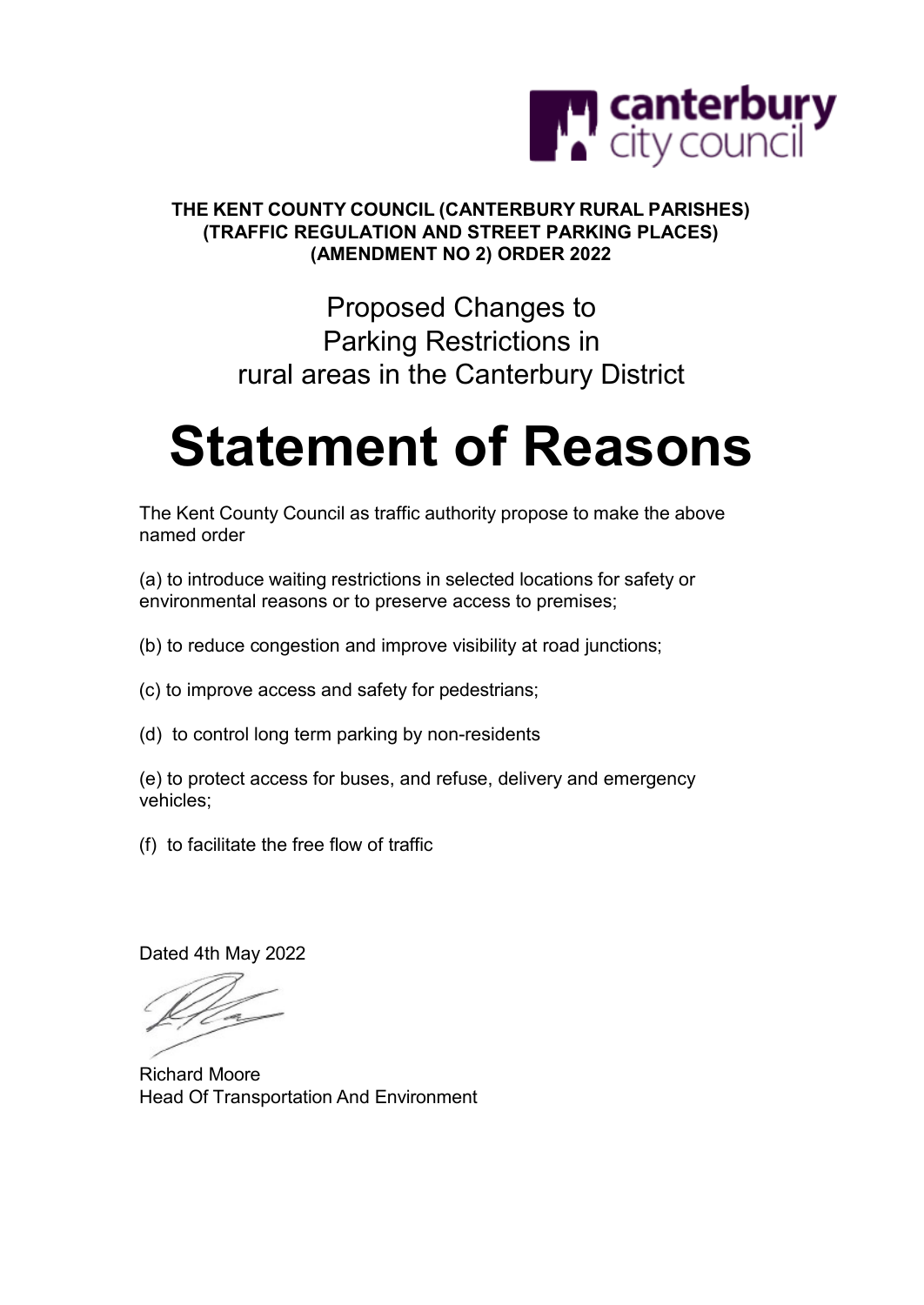

**THE KENT COUNTY COUNCIL (CANTERBURY RURAL PARISHES) (TRAFFIC REGULATION AND STREET PARKING PLACES) (AMENDMENT NO 2) ORDER 2022**

> Proposed Changes to Parking Restrictions in rural areas in the CANTERBURY District

# **Plans of the Proposals**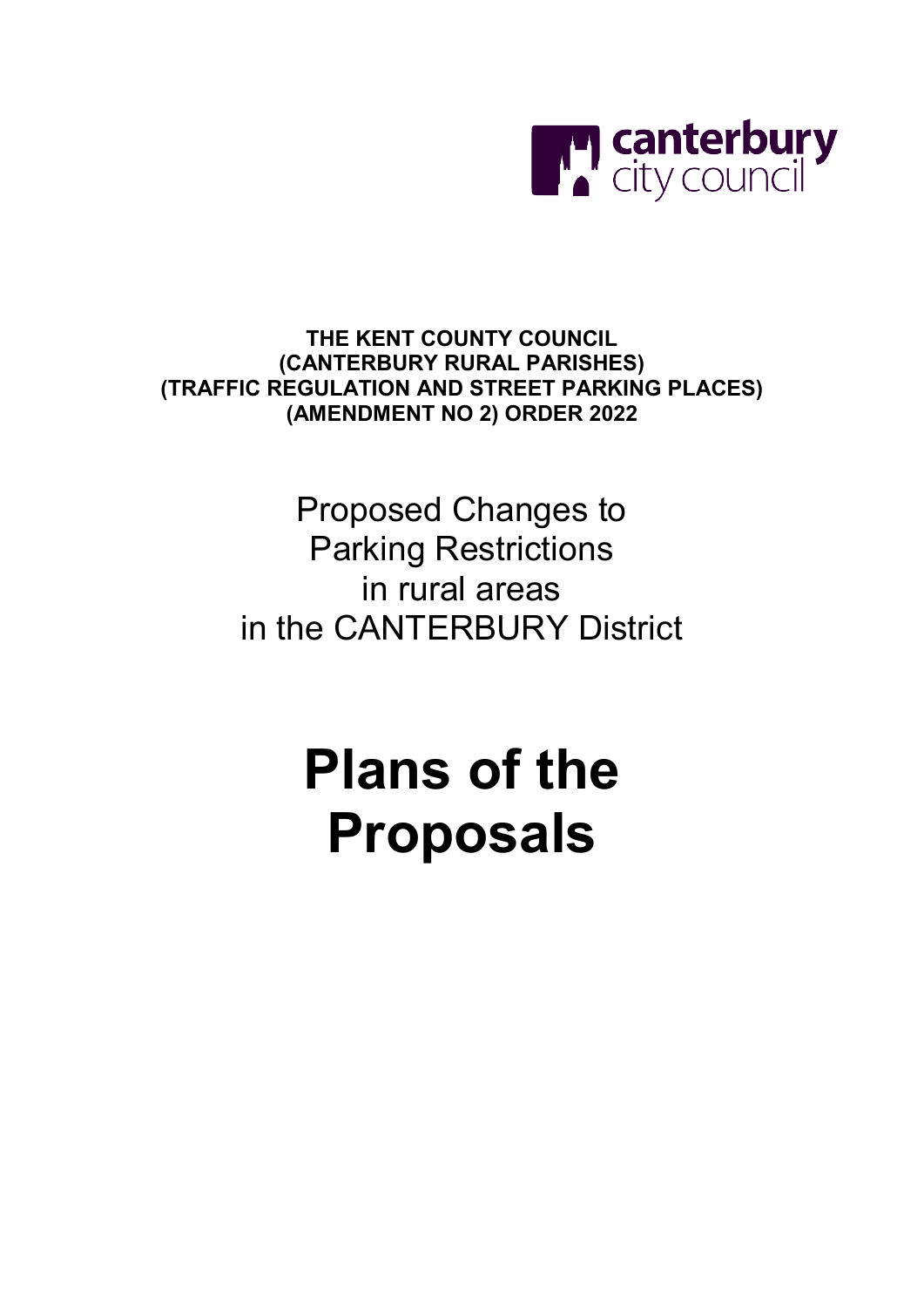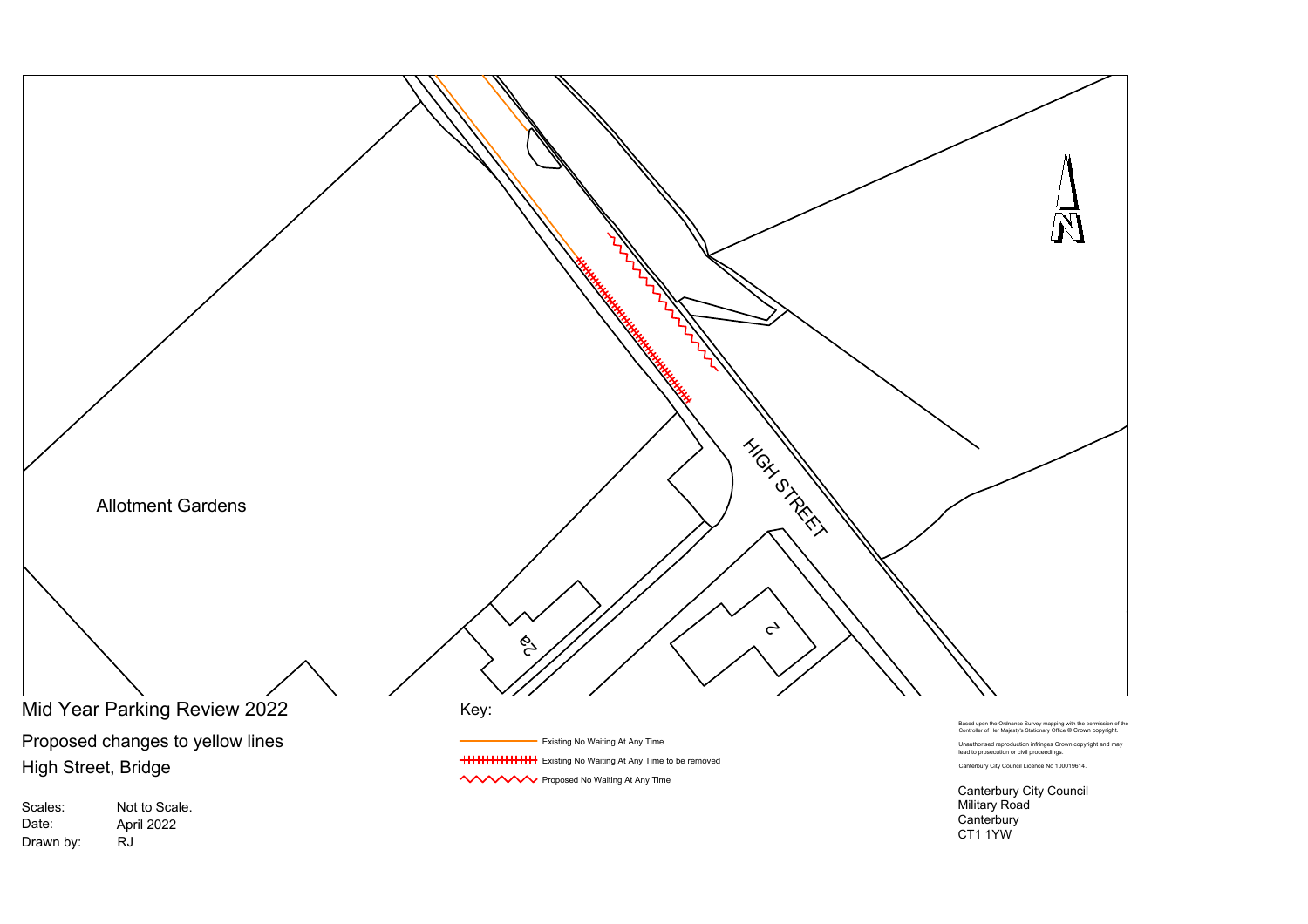

Drawn by:

RJ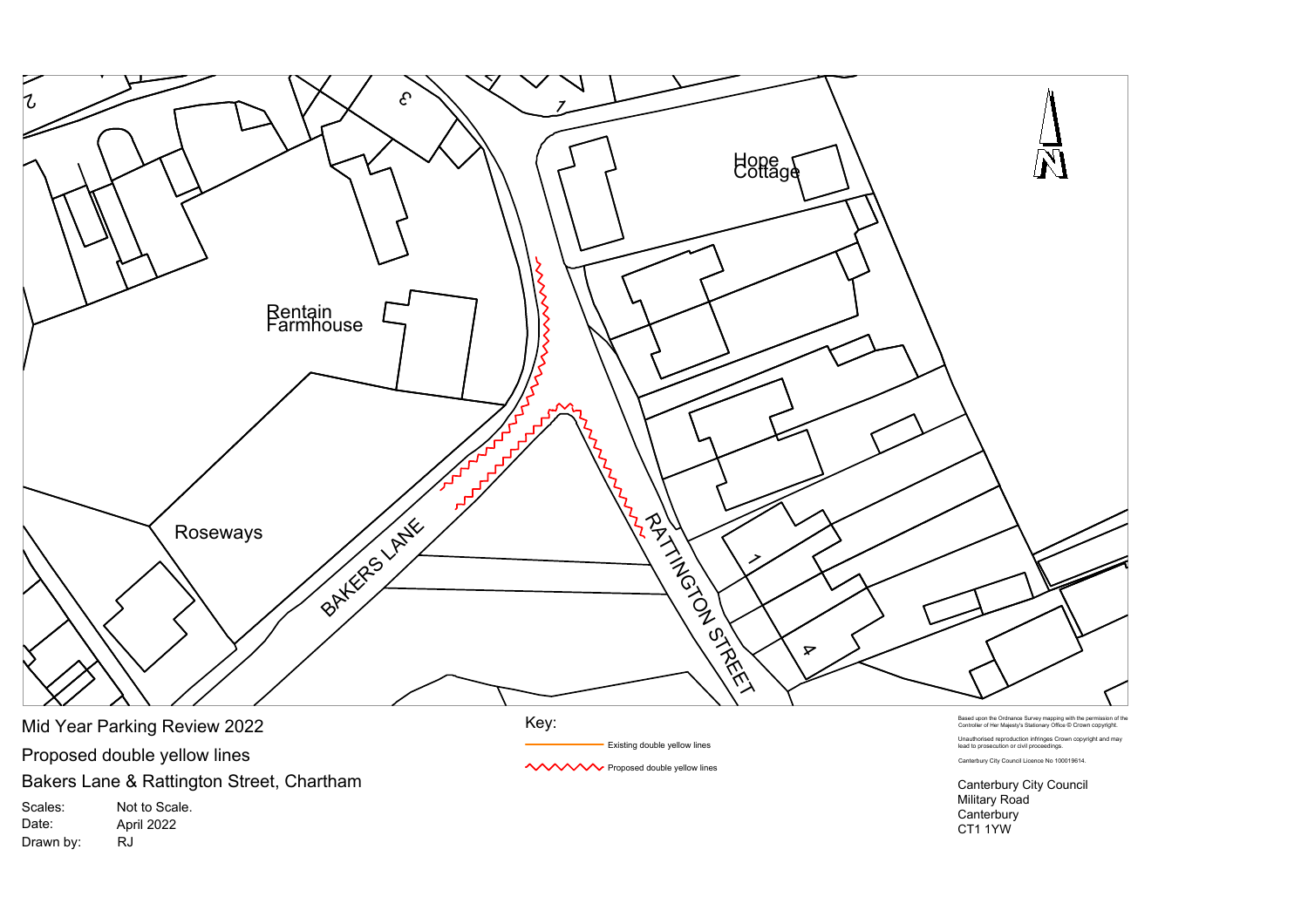

Proposed double yellow lines Shalmsford Street, Chartham Mid Year Parking Review 2022

Scales: Date: Drawn by: Not to Scale. April 2022 RJ

Key:

Existing double yellow lines

**WWW Proposed double yellow lines** 

Based upon the Ordnance Survey mapping with the permission of the Controller of Her Majesty's Stationary Office © Crown copyright.

Unauthorised reproduction infringes Crown copyright and may lead to prosecution or civil proceedings.

Canterbury City Council Licence No 100019614.

Canterbury City Council Military Road Canterbury CT1 1YW